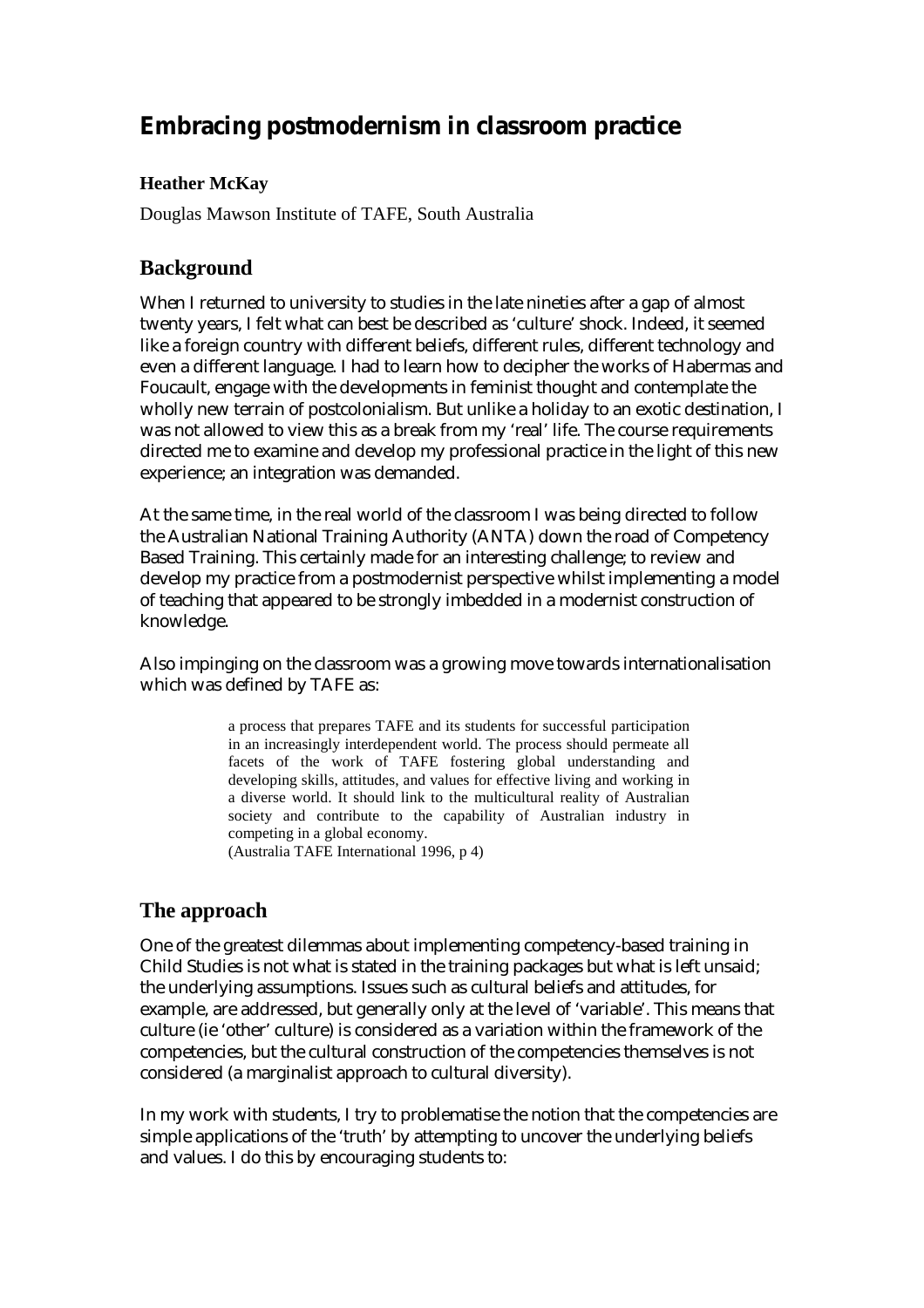- a) interrogate the underlying meanings of 'different' practices;
- b) question the 'obvious'; and
- c) be aware of the possibility of multiple understandings.

### **Examples**

#### **Example 1: Exploring 'different' practices**

Element 1 of the competency 'Support the rights and safety of children within duty of care requirements' (CHCCHILD2A) states that students should 'identify indicators of abuse and act appropriately'. Underpinning this element appears to be the assumption that there is a common universally accepted definition of what constitutes abuse, but this definition is conspicuous in its absence.

This becomes problematic when students are confronted by practices that challenge their personal 'common sense' definition of abuse. On a number of occasions in classes, the practice of 'coining' has been raised. Some students (usually from the dominant cultural background) are adamant that this is definitely 'abuse', whereas others (usually from an Asian background) perceive it to be a 'health practice'. Rather than attempting to smooth over this dilemma, I attempt to utilise it as a tool to stimulate students to reflect more deeply on the whole notion of 'abuse'.

Initially the class works on developing a definition of abuse that they can all agree on; eg 'an action that harms a child'. Using this definition, the practice is then examined using de Bono's (1985) P M I process, with the whole group contributing. This then identifies a whole series of underlying criteria that students are using to make the decision as to whether the practice is abusive or not, eg the physical consequence of the action, the intention of the actor, the perception of the child, the location of the action, the interpretation of the action etc.

Students are then given further dilemmas to analyse using the criteria they have developed:

a) is immunisation abuse?

b) is acupuncture abuse?

c) would a parent who believed immunisation to be harmful but assented due to social pressure be guilty of abuse?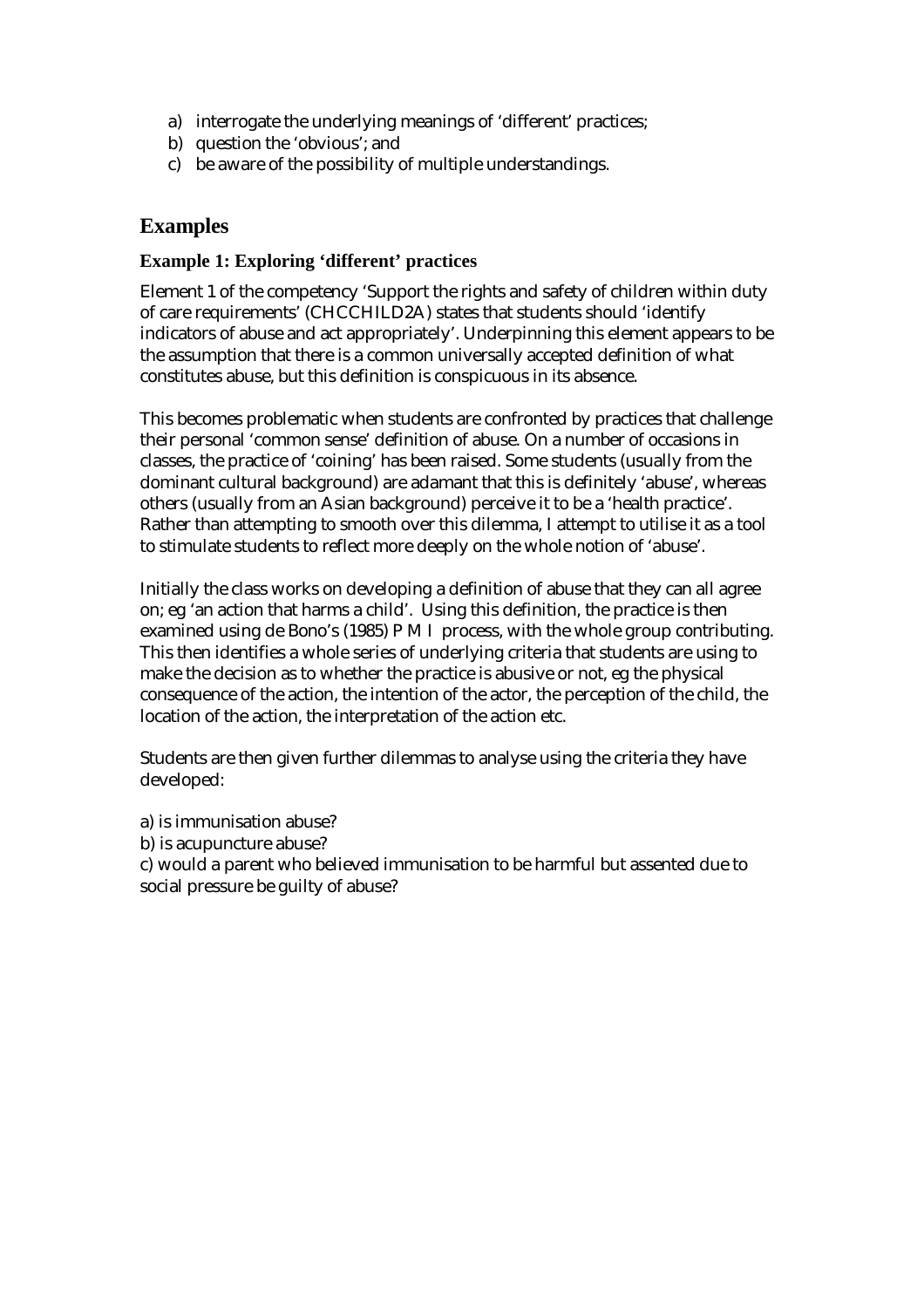Students are then encouraged to reflect on their original definition and to develop a more complex set of ideas about what constitutes abuse. I then relate to students an incident which challenged my notions of child 'sexual' abuse, particularly in regards to the possible multiple interpretations of the event.

The danger in this approach is that students will become so confused that they will be paralysed to act (with possibly disastrous consequences for the child), whilst the danger of not considering this is that students will act without due thought (with equally disastrous consequences - see Reid et al 1990, p 138).

#### **Example 2: Questioning the obvious**

Competency CHCIC2A is: 'Guide children's behaviour'. Rather than launching straight into teaching techniques, I begin by asking the students to answer the question 'to where?' This encourages students to identify the underpinning philosophy that predicates all that they do in regard to children's behaviour.

Commonly, students respond with notions about autonomy and self-actualisation etc which are derived from their studies of developmental theorists such as Erikson and Maslow. I then share with them the words of Shin-Ichi Terashima from Ryuuku University's school of Medicine.

> To distinguish oneself from others, or to live, as idiom has it 'outside the mosquito net', is to be condemned to an isolated lonely existence. The norm is to accept one's position in a hierarchical society and to abdicate decision-making to others. (quoted in Cornell 2000, p 26)

This then raises the proposition that there may be alternate goals for child development and raises the question: who decides?

Next, I ask students to answer the question 'why do children need to be guided?'. This has provoked some interesting underlying philosophical questions, eg are children born 'bad' and need to be helped (or punished?) to become good, as seems implied in some Christian doctrines? Are they born 'good' and need to be protected from the 'badness' as has been explained to me by Hindu parents in Bali? Are children born inexperienced and need to be allowed to make mistakes from which they will learn, or should they be protected from making mistakes?

Element 1 of competency CHCIC10A ('Establish plans for developing responsible behaviour') requires students to identify and review behaviour causing concern. The criteria for this identification, however, is left unstated', as is the obvious question 'concern for whom?'

Initially I explore with the students the criteria for deciding whether a behaviour is a problem. Generally the students come up with the categories of safety, interfering with the rights of others, respect for the environment and (sometimes) social standards. These ideas are then probed with further questions and disparate examples.

Regarding safety, I pose these questions: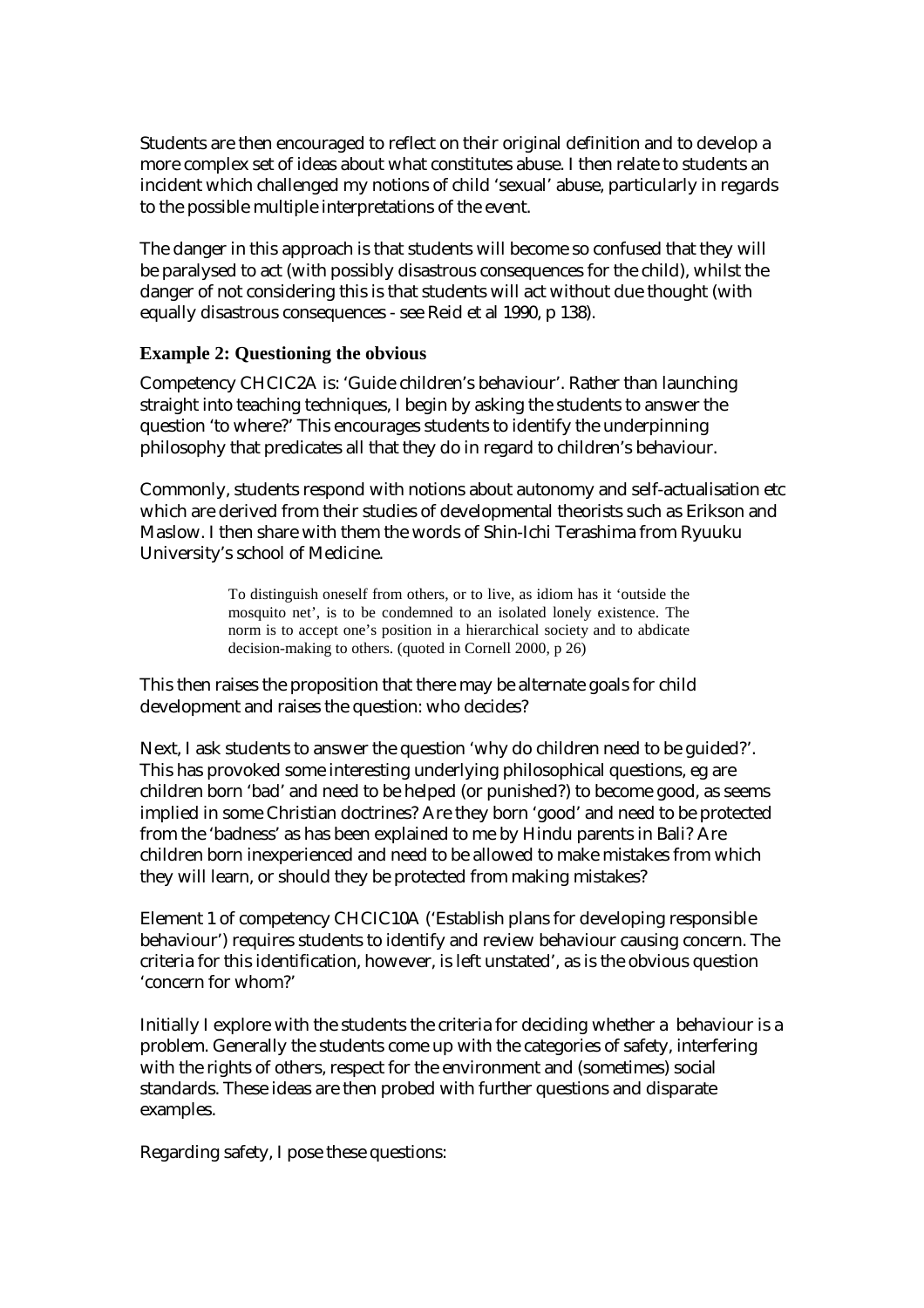- Do you think children should be kept absolutely safe?
- What situation would be required to keep a child absolutely safe?
- What is an acceptable level of risk? Who should determine it and how?

Students are then ask to consider examples of practices drawn from my observations, such as:

- A local child care centre where 4 year-olds weren't allowed to use table knives;
- a local Montessori kindergarten, in which 3 year-olds were encouraged to cut fruit with sharp knives; and
- a Fijian Island community, where I witnessed pre-school children competently cutting the tops off coconuts with cane knives.

The other criteria are then discussed in similar fashion.

#### **Example 3: multiple understandings**

After input on the four goals of misbehaviour - as derived from the work of Dreikus (1968 cited in Gartrell 1994), students are given the following scenario from the learning guides to analyse:

Jack (5 years)

At morning tea time when other children are sitting at the table to have their morning tea snack, Jack just sits. Jack waits, and waits, and waits. He looks at the food, but he *doesn't do anything.* He sits in an apathetic manner. Finally, a caregiver comes over and says to Jack "Are you going to have something to eat, Jack?" Jack just mumbles. She takes the biscuit and cheese from the plate and puts it on Jack's plate saying "There you are Jack. Come on, you poor little thing. Here's a biscuit for you. You can eat it up." This sort of behaviour becomes a pattern for Jack so that when he is asked to put his clothes or boots on to go outside he is unable.

Generally the students' analysis concurs with that of the learning guide; that Jack has learnt to 'belong through gaining attention and recognition by being incapable and unable'. I then propose to the students that Jack is actually this child's 'English' name; his birth name is Zulkifli and that he has recently come from Indonesia. He only speaks Javanese and hasn't been in group care before, as previously he was looked after by the family's pembantu (servant).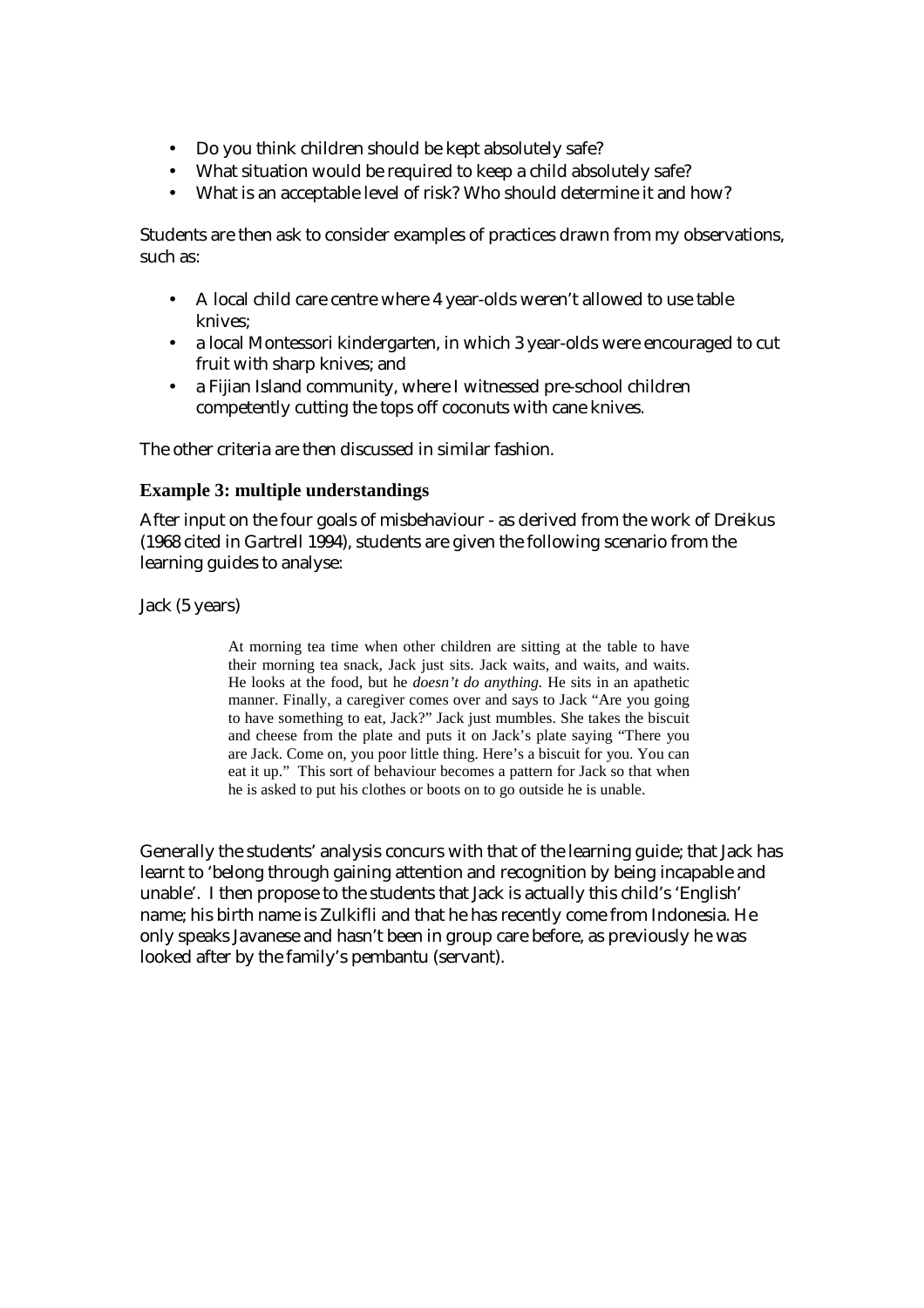I explain to the students that in my experience of Indonesian society, it is considered bad manners to eat or drink anything placed in front of you until you are expressly invited to do so. I also suggest that cheese might not be a familiar (and possibly not an acceptable) food to Zulkifli.

I then recount to students a story told to me by a postgraduate engineering student about the problems his daughter had faced with the expectations of autonomy in day care in Australia and the further problems he anticipated for her in readjusting when they returned to Indonesia.

Students are then asked to reassess their analysis in the light of this added information, with many determining that the 'problem' has inappropriate expectations on the part of the workers.

### **Conclusion**

What I have presented are illustrations of how I have tried to integrate my understandings of postmodernism and internationalisation into classroom practice in this era of competency-based training. My aim is to present these ideas in ways that are accessible to certificate and diploma-level students, as I am concerned that much of the literature is difficult to decipher, and in practice exclusionary.

Overarching all of this, however, is my conviction that my role as an educator is not just to transfer skills, but to inspire in students a spirit of inquiry. As child care workers, I want them to continue to observe, read, reflect, discuss, question and challenge - this to me is the real meaning of 'learning on the job' and 'lifelong learning'.

### **References**

Australian TAFE International (1996) A national framework for the internationalisation of TAFE, guidelines for Australian TAFE institutions. Brisbane: ATI.

Cornell A (2000) The third opening. The Australian Financial Review Magazine, July.

Gartrell D (1994) A guidance approach to discipline. New York: Delmar Publishers Inc.

DeBono E (1985) Conflicts: a better way to resolve them. London: Penguin Books.

Reid J and Trompf P (1990) The health of immigrant Australia: a social perspective. Sydney: Harcourt, Brace Jovanovich.

Community Services and Health Training Ltd. Training: the wave of the future. Community Services Training Package (Children's Services). Melbourne: Australian National Training Authority.